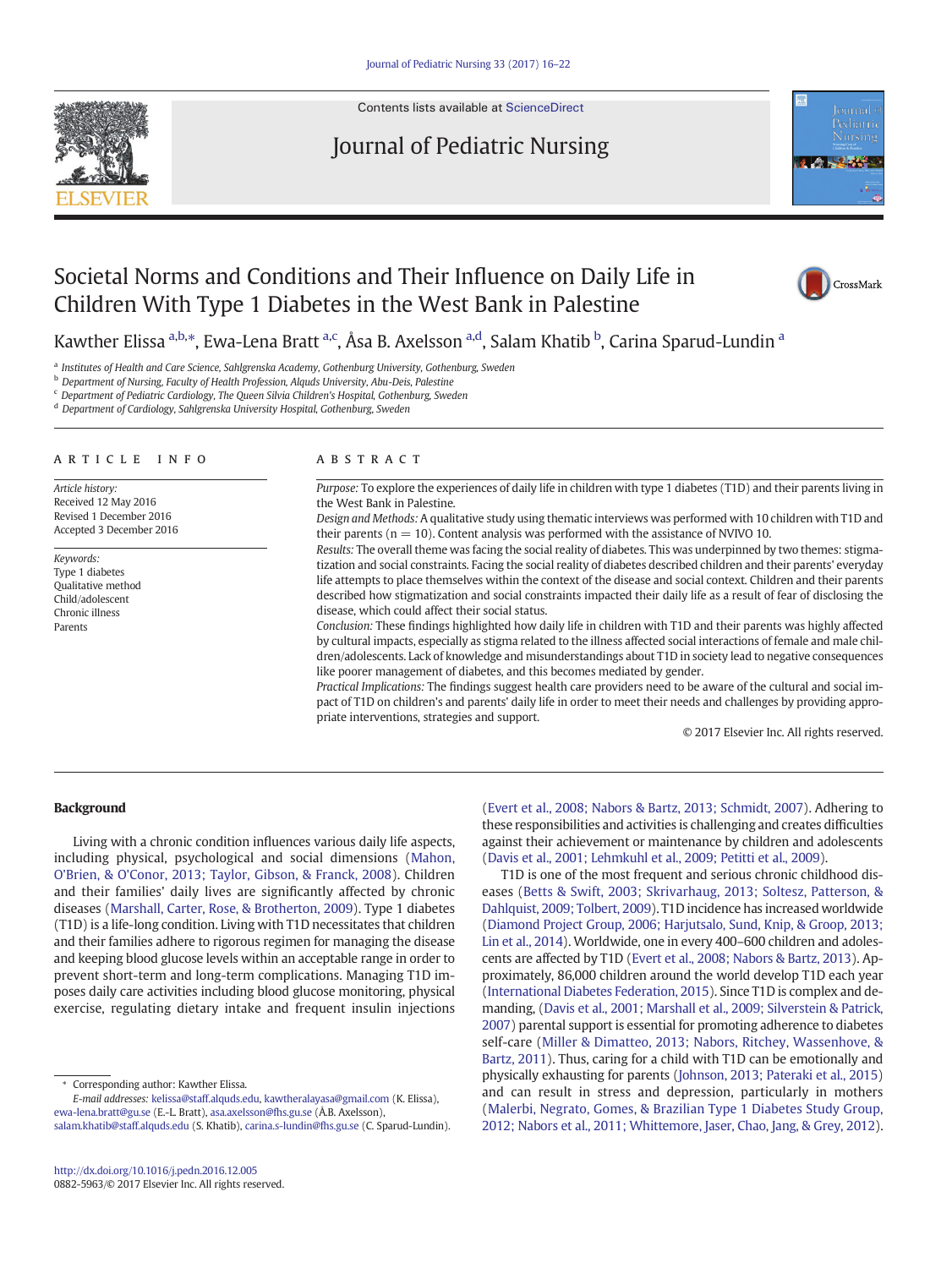Until recently, most studies of everyday experience in adults, young persons and children with T1D have been conducted in the UK, North America, Sweden and Australia [\(Fereday, MacDougall, Spizzo,](#page-6-0) [Darbyshire, & Schiller, 2009; Marshall et al., 2009; Smaldone & Ritholz,](#page-6-0) [2011; Sparud-Lundin et al., 2013; Wennick, Lundqvist, & Hallstrom,](#page-6-0) [2009\)](#page-6-0). Sociocultural and political context, family dynamics, religion, politics and health care systems vary across societies. Like most traditional societies, Palestinian society is patriarchal. ([Haj-Yahia, 2005](#page-6-0)) and the family is regarded as the main structure of society ([Dhami &](#page-6-0) [Sheikh, 2000\)](#page-6-0). The social structure of Arab society is inspired by social values, norms and religion, which are considered to exert their effects on the society's structure and practices.

Living with a chronic illness such as diabetes in occupied territories like the West Bank, Palestine may be associated with challenging social conditions that can impact self-management and societal/family support in daily life. Palestinians' political experiences and living under Israeli occupation have raised fears of losing their cultural belonging and norms. This fear have enhanced the Palestinians struggle to preserve their national identity through strengthening the family ties and adhering to their cultural norms. Further, the sociocultural background influences individuals' beliefs, behaviors, and attitudes toward health and illness ([Saca-Hazboun & Glennon, 2011](#page-6-0)). Hence, there is a need to further explore families' experiences with daily-life management of their children's chronic illness while living under specific social and cultural conditions. With increased knowledge regarding problems in everyday life based on the experiences of those affected, health care professionals are better able to recognize the complexity of living and coping with T1D in these areas and elsewhere with similar conditions. To the author's best of knowledge, there are no studies that investigate children and their experiences with chronic diseases in Palestine. The aim of this study therefore was to explore the experience of daily life in children with T1D and their parents living in the Palestinian West Bank.

#### Method

# Design

The study was conducted using a qualitative descriptive design based on individual interviews, by means of a qualitative content analysis.

#### Setting

This study was carried out in the West Bank, Palestine. The West Bank has a land area of 5640  $km^2$  and an estimated population of 2.65 million ([Palestinian Central Bureau of Statistics, 2012](#page-6-0)). About 73.8% live in urban areas, 16.8% in rural and 9.4% in refugee camps [\(Palestinian Central Bureau of Statistics, 2012\)](#page-6-0). Palestine is an Arabic state in the Middle East and was occupied by Israel in 1948. The Palestinian Authority (PA) was established on 1994, in accordance with the Oslo Accords peace process. According to these accords, PA was intended to govern parts of the West Bank and Gaza Strip, but with no control over borders, movement of people, goods or control over land and water. Construction of the separation wall, Israeli military closures and their effect on the movement of goods and people restrict Palestinian ability to access to basic services such as health ([Giacaman et al.,](#page-6-0) [2009\)](#page-6-0). The majority of Palestinians are Muslim (94%), about 6% are Christian, and only a few are Jewish ([Giacaman et al., 2009\)](#page-6-0).

#### Participants

As part of the recruitment process, letters with study information and consent forms were sent to the Palestine Diabetes Institution and the Diabetes Friends' society that cover cities in the South, North and center of the West Bank asking for their agreement to recruit participants. Upon receiving the agreement of the nurse-in charge at the diabetes clinics and the secretary of the diabetes association, all potential participants were identified and those who met the eligibility criteria and were willing to describe their everyday lives were given the study information letter and consent form. In addition, the participants' contact details were provided by the nurses of the Diabetes clinics and by the secretary of the Diabetes Association. Children who had been diagnosed with T1D at least 6 months prior to the study were eligible for inclusion in the study sample. Children of both sexes aged 8–18 years and their parents agreed to participate. The participants were selected through a purposeful sampling procedure by taking into consideration variety in their residence, age and gender in order to enhance transferability of the results.

# Data Collection

Data were collected via face-to-face interviews with ten children  $(n = 10)$  with T1D and their parents  $(n = 10)$ . The interviews were conducted by the first author (KE) and held in the participants' preferred location. Twelve interviews were performed in the participants' homes on their request, while the remaining eight interviews took place in a private room in the diabetes clinic or organization. The children and parents were interviewed individually, which gave them the opportunity to talk openly about their experiences without feeling hampered by each other's presence. Feeling free to describe personal feelings, thoughts and meanings about their daily life with T1D is essential to the activity ([Marshall et al., 2009](#page-6-0)). A thematic interview guide was used and the following main questions were posed: "Can you tell me about your life today compared to before you got your diabetes?", "Can you tell me how you manage your diabetes during an ordinary day at home and school?" and "Can you describe any challenges you face in helping your child manage diabetes?" Follow up questions were used to elicit more detailed information, such as, "What do you mean?", "How do you feel about that?", "Can you give me an example?" All interviews were conducted in Arabic as the participants, the main author (KE) and the fourth author (SK) share this language in common, while the other authors were native Swedish. The interviews, which were audio-taped with the permission of the participants, were conducted between January and August 2014 and lasted between 35 and 70 min. All interviews were transcribed verbatim and translated from Arabic to English by the first author. The translation was a challenge as none of the authors was native English speaker. To maintain the original meaning and to prevent possible translation bias, a person who was fluent in Arabic and English reviewed all transcripts.

#### Ethical Considerations

Study approval was obtained from the Research Committee at Al-Quds University, Palestine. The participants received written information about the study and before each interview, the parents signed a consent form and the children were also asked if they agreed. Privacy, anonymity and confidentiality were assured. The study was performed according to the Declaration of Helsinki ([World Medical Association,](#page-6-0) [2013](#page-6-0)).

#### Data Analysis

The analysis process was performed by using the steps described by [Graneheim and Lundman \(2004\)](#page-6-0) for qualitative content analysis. The interviews were transcribed verbatim and imported to NVIVO software 10 to facilitate data management and analysis. The transcripts were read a number of times in order to obtain a holistic sense of the participants' experience before being divided into meaning units of words, sentences or paragraphs. These meaning units were then condensed into shorter statements without losing the core meaning. Afterwards, the condensed meaning units were abstracted and labeled with a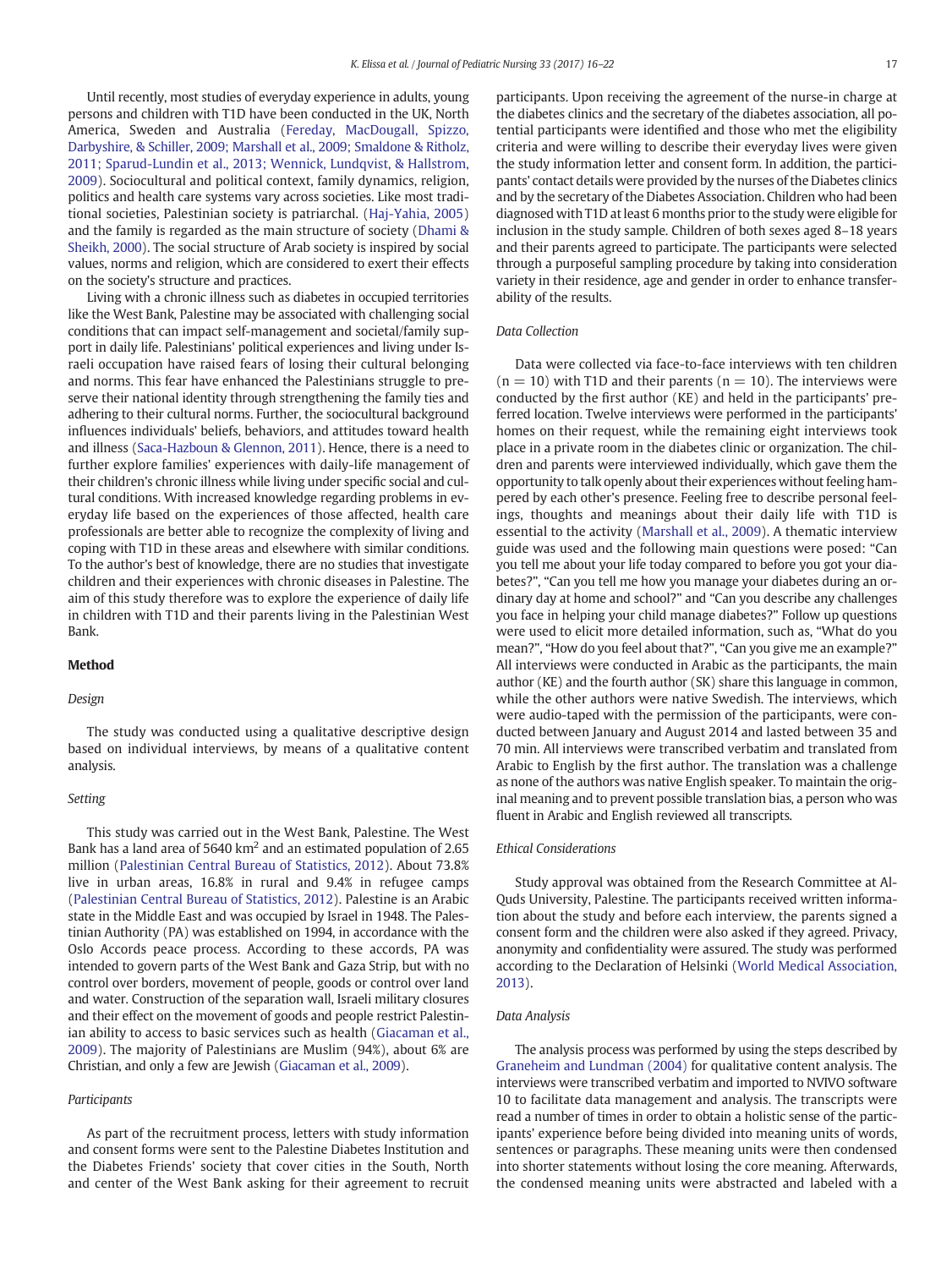# Table 1

Example from the analytical process.

| Meaning unit                                                                                                                                                                                                                                                                                                                                                                                                                               | Condensed | Code                                             | Subtheme                                 | Theme          | Overall<br>theme                            |
|--------------------------------------------------------------------------------------------------------------------------------------------------------------------------------------------------------------------------------------------------------------------------------------------------------------------------------------------------------------------------------------------------------------------------------------------|-----------|--------------------------------------------------|------------------------------------------|----------------|---------------------------------------------|
| I don't know, I feel it is useless, and every one of my classmates or at school Classmates are curious and her<br>will ask you why and what this means? They are curious and they will keep diabetes will be Known for<br>asking, if one of them knows, the whole school will ask you if it is true that everyone in the school if one<br>you have diabetes. By time this will be annoying so I don't want to tell<br>them I am a diabetic | knows     | Wanting to<br>keep her<br>diabetes as<br>private | <b>Keeping</b><br>illness as a<br>secret | Stigmatization | Facing the<br>social reality<br>of diabetes |

code. Finally, through reflective and collaborative discussions among the authors about the accuracy of interpretations throughout the abstraction process, the codes were grouped into themes and subthemes (see Table 1 for example of the analysis process). The transcribed interviews and coding scheme were reviewed by the authors to ensure conformability, trustworthiness and minimize personal bias until consensus was reached.

#### Results

For information on the demographics of the parents and children, see Table 2. The text analysis revealed one overall theme – Facing the social reality of diabetes – related to two themes and seven subthemes [\(Fig. 1](#page-3-0)). The overall theme and subthemes described the children's and parents' everyday life attempts to place themselves within the context of the disease and within the social context. After living with diabetes for a time, many experienced stigmatization and social constraints that could impair their diabetes management due to fear of disclosing diabetes and its effect on social status. In general, the children's and parents' perceptions about diabetes were shaped by societal and traditional gender norms, which affected how they situated the disease into their life. Quotes in this study refer to the participants as father, mother, girl, or boy, followed by age.

### Table 2

Socio-demographic data of parents and children.

| Variable                     | Mothers<br>$(n = 6)$ | <b>Fathers</b><br>$(n = 4)$ | Children<br>Male $(n = 5)$<br>Female<br>$(n = 5)$ |
|------------------------------|----------------------|-----------------------------|---------------------------------------------------|
| Age                          |                      |                             |                                                   |
| Median (range, min-max)      | $35.5(28-49)$        | 37.5 (32–42)                | $13.5(8-16)$                                      |
| Standard deviation           | 7.3                  | 4.1                         | 2.9                                               |
| Educational level of parents |                      |                             |                                                   |
| High school                  | 4                    | 3                           |                                                   |
| Diploma                      |                      |                             |                                                   |
| <b>Bachelor</b>              | $\overline{2}$       | 1                           |                                                   |
| Occupation                   |                      |                             |                                                   |
| Housewife                    | 6                    |                             |                                                   |
| Worker                       |                      | 2                           |                                                   |
| Employee                     |                      | $\overline{2}$              |                                                   |
| Residency*                   |                      |                             |                                                   |
| Urban (4000 to 9999          | 4                    | $\overline{2}$              | 6                                                 |
| residents)                   |                      |                             |                                                   |
| Rural (<4000 residents)      | $\mathbf{1}$         | $\mathbf{1}$                | 2                                                 |
| Camp                         | 1                    | 1                           | $\overline{2}$                                    |
| Family situation             |                      |                             |                                                   |
| Living with two parents      | 6                    | 4                           | 10                                                |
| Duration of diabetes         |                      |                             |                                                   |
| $<$ 1 year                   | 1                    |                             | 3                                                 |
| $1-5$ years                  | 3                    | $\overline{2}$              | 4                                                 |
| $>5$ years                   | $\overline{2}$       | $\overline{2}$              | 3                                                 |

⁎ An urban area is an area with population of 10,000 persons or more; A rural area: Any area with population of <4000 persons; Camp: It refers to any locality referred to as a refugee camp and administered by the United Nations Refugees and Work Agency in the Near East.

#### Stigmatization

Stigmatization represented the experiences of families and children while interacting with their close social network. Children and their parents felt labeled judged and stigmatized by their friends, classmates, relatives and sometimes children perceive themselves as different. This harsh experience left them with deep frustration. It included the following sub-themes: feeling different, concealing signs of the disease, and keeping diabetes a secret.

## Feeling Different

Feeling different was one of the main difficulties reported by the interviewed children, as they felt their peers and school perceived them as deviants and some described themselves as different to their classmates. The threat of diabetes complications did not incentivize the children to adhere to their treatment regimens, as for them, maintaining their social image with their peers was more important than controlling their blood sugar. The negative impact of diabetes on their social image affected the children and their interaction with peers, as they felt the latter perceived them as weak and unhealthy. As a result, classmates would sometimes avoid engaging in fights and physical contact with children with diabetes, who, despite their condition, felt normal and wanted to be treated like anyone else in their peer group:

"They think they shouldn't touch me or do anything with me. No one can push me and they say, "You're a diabetes case", so they think if they push me, they will hurt me. This makes me feel like an outsider, but I′m as normal as anyone".

[(Boy, 13.5 years)]

To avoid feeling different, some of the interviewed children and adolescents acknowledged that they never stuck to their diet regimen. Eating like everyone else became a way of acting and being treated the same as any of their "normal" peers.

"I eat everything and I am not on a special diet for diabetes. I usually eat what my mother cooks for all the family. I buy chips or sweets with my pocket money, like other students in school".

 $[(Girl, 16 \text{ years})]$ 

Parents also expressed feelings of stigmatization on behalf of their child and could therefore be sensitive to any reminders about their child's illness and comparisons with other children:

"When people know that she has diabetes, they say 'poor girl' – I hate this word. First, I registered her in a health center next to our house. All the people there were elderly, and they made a big issue of her because they said: "She is still young; may Allah (God) help you".

[(Mother of 8 year-old girl)]

### Concealing Signs of the Disease

The children faced several situations that could affect their emotional response and self-care activities. They felt embarrassed when people around them asked questions regarding their diabetes and self-care activities, driving them into more covert behaviors. The children's fear of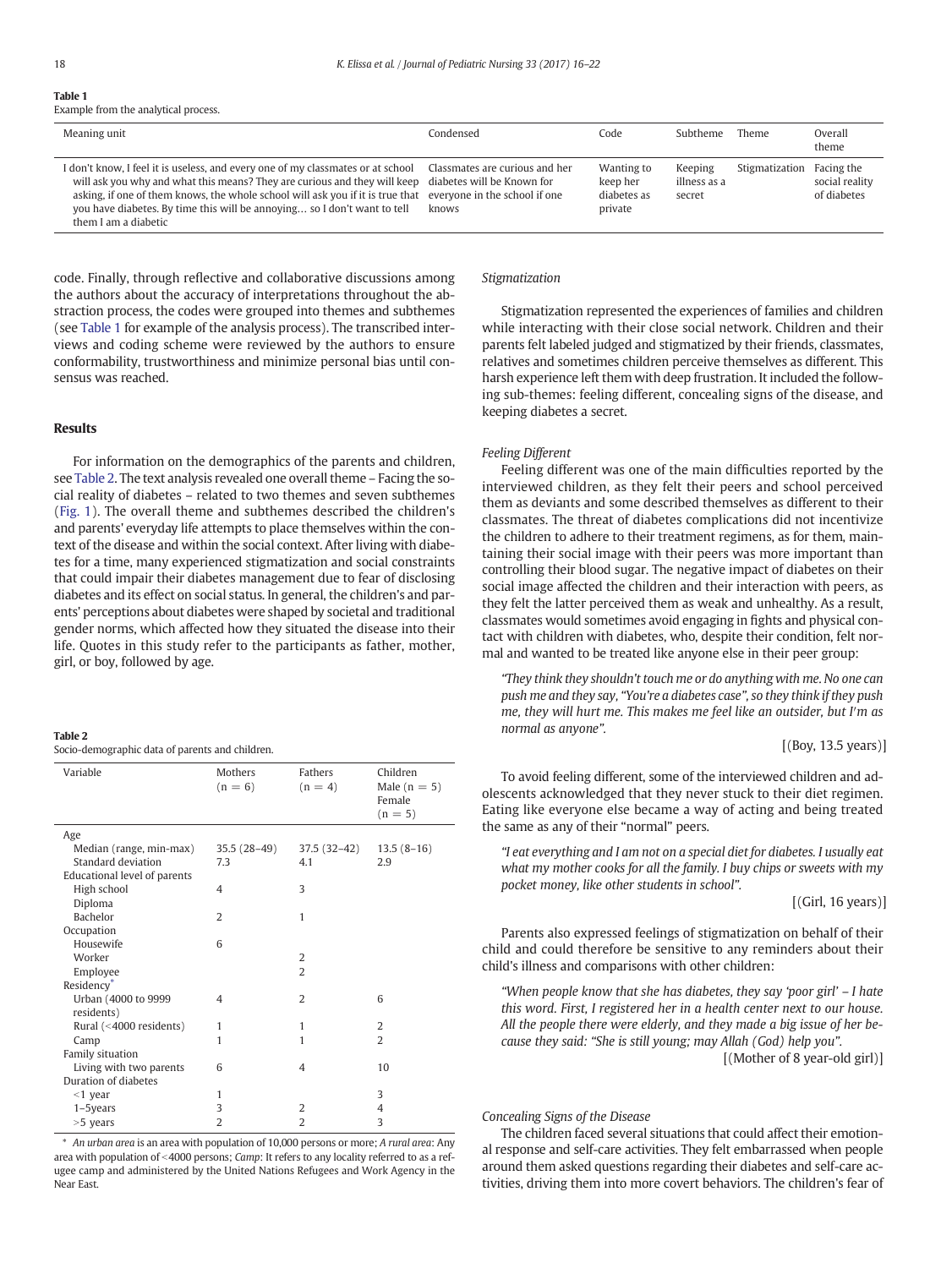<span id="page-3-0"></span>

| Facing the social reality of diabetes |                                 |  |  |  |
|---------------------------------------|---------------------------------|--|--|--|
| Stigmatization                        | Social Constraints              |  |  |  |
| • Feeling different                   | • Restricting social events     |  |  |  |
| • Concealing signs of the disease     | • Gender implications           |  |  |  |
| • Keeping illness as a secret         | Excluded from school activities |  |  |  |
|                                       | Imposing economic burden        |  |  |  |

Fig. 1. Overall theme, themes and subthemes.

being discredited by their peers explained their sensitivity about taking insulin injections or checking blood glucose in front of others. Both the parents and children reported feelings of embarrassment. The children tended to refuse significant self-care activities in order to avoid being rejected or judged by others:

"Now he is 14 years old, he feels shy about taking it in front of us, so he tests his blood sugar and takes the insulin in his room because he considers himself a man now… also he is sensitive, he does not take it in front of the family members, while in the past, he usually did".

[(Father of 14 year-old boy)]

"Socially, I feel my daughter doesn't like to take her injection in front of other people; now she has started asking me to be out of other people's sight in order take the injection".

[(Mother of 8 year-old girl)]

In addition, girls reported different experiences from boys in relation to daily treatment regimens such as taking insulin injections and testing blood sugar. They felt embarrassed when people around them paid attention to their injection marks and this negatively affected their body image. Some of the interviewed girls suffered deeply because these marks served as a constant reminder of their illness. These embarrassing signs of illness intensified their emotional suffering particularly in social interactions:

"The test needle hurts me as it leaves bruises; sometimes people notice the pin holes in my fingers, so I close my hands and sometimes I put them into my T-shirt to cover them or I put my hand in my pocket. The worse thing is when we have parties or ceremonies because I love wearing open things but I can't".

[(Girl, 16 years)]

#### Keeping illness a Secret

Facing the truth was hard for the children, so for some, concealing their disease from their social network was an individual measure to save face. Most were preoccupied with hiding diabetes management tasks as a way of keeping their illness secret due to fear of rejection and stigmatization if their disease was disclosed. Sometimes they felt pressured by their peers to disclose their illness, although they wanted to keep it private so as not to be the center of attention. They assumed that revealing diabetes could have negative consequences for social interactions, such as being treated or viewed differently by peers and classmates or other people:

"I don't want anyone to know that I have diabetes apart from my close friends and relatives. One of my classmates told me that I'm a diabetic but I denied it. I always think about this subject and how I can manage it… Also, I'm afraid that if my friends' parents know that I have diabetes, they might prevent their children from talking to me, and say I am sick".  $[(Girl, 14 \text{ years})]$ 

# Social Constraints

This theme included a variety of aspects, some of which were specific to Arab culture and social norms. Facing the social reality of social constraints is an ongoing process affecting the children with diabetes and their family lifestyle. Social constraints are represented by setting new limits and boundaries for children with diabetes and sometimes for their parents. Social constraints have impact on the children's social network and on their families. It includes the following sub-themes: restricting social events, gender implications, being excluded from school activities, and imposing economic burden.

#### Restricting Social Events

Some of the mothers spoke about how having a child with diabetes affected their ability to attend social events and made them decline social contact with relatives and neighbors. They also described avoiding social events when their children would refuse to stick to their treatment and decline sweets and unhealthy food that are usually offered at social events as a way of welcoming visitors. Lack of understanding from those around them about encouraging a more appropriate diet not only affected the children, but also their parents, who chose to isolate themselves as a way of physically and socially protecting their children from persistent reminders of their illness:

"I didn't go to many places because she couldn't be with me, and no one else can take care of her but me".

[(Mother of 8 year-old girl)]

"For today, and tomorrow I will not go to social events such as weddings. Even my neighbors are disappointed with me because I don't visit them. Even my mother, I don't visit her, especially when my son doesn't commit to the treatment".

[(Mother of 16 year-old boy)]

The child's diagnosis of T1D changed family life, as diabetes treatment involves adopting a new lifestyle in regard to activities and eating habits to meet the treatment regimen. The children and their parents experienced the loss of their previous social life, as diabetes imposed many restrictions and the need for planning and preparation to meet the increased demands of the condition and treatment goals:

"Before my diagnosis I ate whatever I wanted without worrying, while now I count everything I eat to take insulin instead, also I think a lot about playing; I don't play all the games, I just play specific games".  $[(Boy, 12 years)]$ 

#### Gender Implications

Cultural restrictions in Palestine make it difficult for female adolescents to be physically active. Similarly, the female adolescents in this study were described as being prevented from leaving home, being controlled by mothers and fathers and prevented from participating in physical activities outside the home. Conservative social norms and cultural beliefs make it difficult for girls to control their diabetes by being physically active. Physical training is unacceptable in some Palestinian communities and could lead to social implications:

"I like walking, but my mother can't so I can't because girls can't walk alone without a guardian. Also, she prevented me from going out walking with my friends".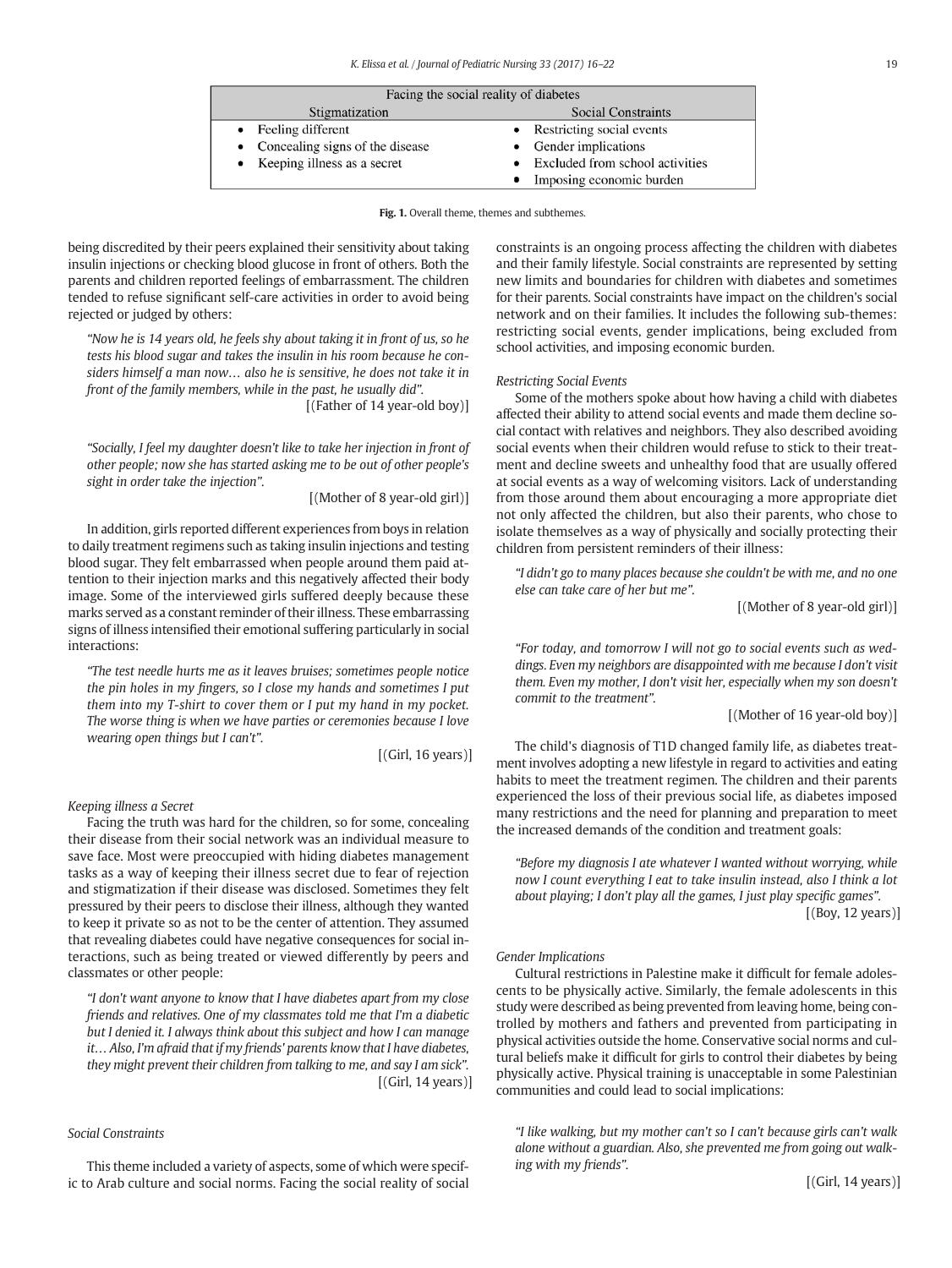"As Orientals, our culture and traditions make it difficult for my daughter to walk and run, imagine if she and her sister did that. Everyone would just stare at them and annoy them".

[(Father of 16 year-old girl)]

Excessive and constant surveillance of the girls intensified their suffering, as they were stigmatized not only by their illness but also by their gender. Implication of gender affected different levels of actions and behaviors socially expected by females, thus preventing them from living freely and interacting with others:

"My mother prevented me from going out, and I'm so bored at home. She should trust me more and not be afraid because I'm not a little girl".  $[(Girl, 14 years)]$ 

The mothers also were deeply saddened by their relatives' indirect accusations of passing the disease to their children. Being blamed for their child's disease led to both internal and external conflicts:

"My relatives pretended that my son had been diabetic since I was pregnant. So, I was sad, that's impossible, how can I bring my boy to life and not discover that he is sick until he is 12?"

[(Mother of 16 year-old boy)]

In regard to girls, the extent of gender implications influenced parents' expectations for their daughters' futures and consequently increased concern about marriage opportunities. The parents' fears about lack of marriage opportunities explained their desire to encourage and empower their daughters to be independent. One obstacle to marriage, as reported by the parents, was that diabetes is a hereditary genetic disease, which could thereby make their daughters seem less attractive as potential wives and mothers. Awareness of this obstacle led to a parent encouraging her daughter to become more independent than her peers:

"I'm worried about her marriage, these feelings and fears, every parent… I'm sure their mind is occupied with, because she has diabetes; although she is still a child, this is her fate, and we depend on God". [(Mother of 8 year-old girl)]

"Her father was so sad, he felt that she will be a burden to him; how will she get married? I don't think she will because she has diabetes. She needs to focus more on her studies and to depend on herself".(Mother of 13.5 year-old girl)

# Excluded From School Activities

A lack of understanding about diabetes in the children's close social network, particularly from teachers at school, affected the children emotionally and socially. Some teachers were unable to deal with physical illness and feared complications such as hypoglycemia, which could lead to preventing and excluding boys and girls from participating in different types of activities:

"One day she paid to join the school trip but they gave her the money back and refused to take her because of the big responsibilities… she was so happy to join, then they gave her money back… she cried and cried and was so sad".(Mother of 13.5 year-old girl)

Additionally, playing meant a lot to the children as it included them in a group and was important for building friendship. Depriving children of play and participating in sports or gymnastics was described as hurting them emotionally, as well as socially:

"The teacher stopped me from playing football because he is afraid I will have hypoglycemia or become dizzy, but sometimes he lets me play. Sometimes I don't care, because when I go home I play with my friends; sometimes I cry, because I love sport".

[(Boy, 8 years)]

Imposing Economic Burden

The cost of managing diabetes was an issue for all the parents, as caring for a child with diabetes imposed a large economic burden on them and affected some aspects of life even in families who had medical insurance. Parents were forced to take money from the family's daily allowance to afford treatment:

"Each month, 600 shekels is deducted for my son's treatment, although I have a big family. I always wonder how I will meet their needs. If my son did not have diabetes, I could use this money for my daughter, who is going to university".

[(Father of 8 year-old boy)]

Most parents had governmental medical insurance, but they were forced to buy medical materials because the types of insulin and insulin pens they needed were not available from the Palestinian ministry of health. To afford expensive daily treatment, some parents were forced to borrow from others and to hold more than one job:

"My husband has two jobs: at night he works in the municipality and during the day he works in the ice-cream factory. Sometimes we don't have money, so we have to borrow money from relatives".

[(Mother of 14 year-old girl)]

### **Discussion**

In this study, interviews provided qualitative data regarding experiences of daily life in children with T1D and their parents living in the West Bank in Palestine. The cultural and social contexts in which children with T1D and their parents live have a great impact on their daily life. The lack of knowledge about T1D in society leads to negative consequences, not only for the individual person but also for the whole family. As the parents and children themselves related, they felt stigmatized, believing themselves to be different from their peers because they are sick with an incurable disease. In addition, fears of rejection and labeling by peers and others in their close social network forced them to keep their diabetes a secret. The attitudes and beliefs of society, such as a culture of blaming others for causing the diabetes and feeling fear and disgust toward people with diabetes may play a role in the development of negative stereotyping about people with diabetes [\(Schabert, Browne, Mosely, & Speight, 2013](#page-6-0)). The findings of this study are similar to one conducted in the United States in which adolescents with diabetes felt stigmatized and set apart and were angered by their friends' response to their diabetes [\(Buchbinder et al., 2005\)](#page-6-0). Stigma can have negative outcomes on people with T1D such as impaired psychological well-being, while attempts to conceal the condition may result in avoiding self-care activities [\(Schabert et al., 2013\)](#page-6-0), with an adverse effect on physical health. Children also have deep frustration and stressors in regard to their feelings of being stigmatized. Given the apparent link between stigma and children's adherence to diabetes management and daily activities, this study found that a sense of being different forced the children to compromise their diabetes self-management in the belief that if they avoided their diabetes regimen, their peers would perceive them as normal and they would fit in with the group. They thus preferred to keep their diabetes a secret in order to be socially accepted and to avoid stigma related to diabetes.

This study provides novel findings about the experience of female adolescents who struggled with their illness and the consequences of traditional gender norms in Arabic society. Parents' concerns about their daughters' future were overwhelming, affecting their plans and hopes of marriage for them. Females with T1D are seen as risking becoming a burden in future marriage as they may not be able to adopt the traditional roles of Arabic women, i.e. caring for children and household responsibilities, due to their condition. Such societal misconceptions imply negative consequences that greatly influence the female adolescent, as well as her parents in the short and long term. In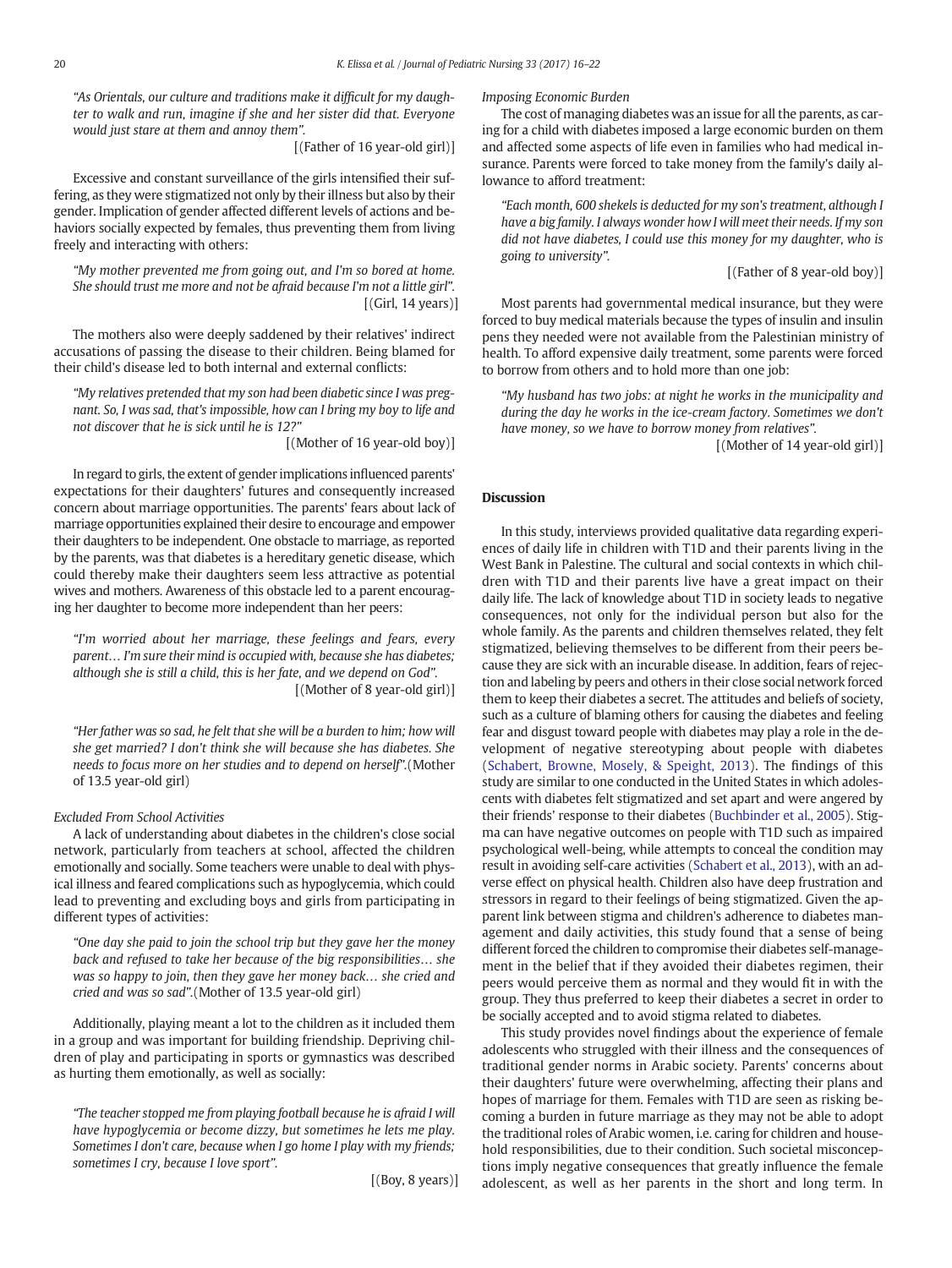Palestinian society, unmarried women are perceived as failing to assume their traditional role as wife, mother and woman ([Haj-Yahia,](#page-6-0) [2005\)](#page-6-0). In Arabic Muslim families, marriage is a major concern for every man and women and a protection for chastity ([Wiktorowicz &](#page-6-0) [Farouki, 2000](#page-6-0)). In terms of social standing, the well-being of the individual is considered to be highly dependent on a good reputation [\(Dalky,](#page-6-0) [2012\)](#page-6-0), which points to a preference for choosing a healthy wife who will fulfill expectations of childbearing without any risks or complications ([Goenka, Dobson, Patel, & O'Hare, 2004](#page-6-0)). In the Middle East, women with diabetes found it difficult to get married, as there is a belief that diabetes can cause infertility among women and Arab society values large families [\(Khoury, 2001\)](#page-6-0). Moreover, a study conducted in Iran showed that women with T1D are rejected as candidates for marriage (Abdoli, Abazari, & Mardanian, 2013). Similarities between the findings of the Middle Eastern studies and this study are mainly related to socio-cultural and religious (Islamic background) influences. Further, in India, there is also a belief that people with T1D are unable to have healthy, normal children and parents found it difficult to find marriage partners for their diabetic daughters [\(Kalra, Kalra, & Kumar, 2009;](#page-6-0) [Kanungo, 2015; The Tribune, 2006](#page-6-0)). Regardless of religion, it is the social values and norms in the Middle East and India which influence females with T1D, as they have to bear the social stigma attached to diabetes and its consequences. These widespread beliefs and misconceptions about T1D can affect the women's social status, although better outcomes have been achieved in recent decades in regard to the health of pregnant women with diabetes and their children due to advances in diabetes care [\(Kapoor, Sankaran, Hyer, & Shehata, 2007](#page-6-0)). In contrast, diabetes is considered among the most socially accepted diseases in Western countries, where persons with diabetes do not face the same problems in finding a spouse [\(Børte & Ottersen, 2012](#page-6-0)). This could be due to a minimal amount of cultural stigma related to T1D and higher degree of public knowledge about the disease, which in turn may decrease the cultural stigma ([Børte & Ottersen, 2012](#page-6-0)). In addition, some Western countries especially strive to achieve gender equality in regard to the parental role, which may lessen the emphasis on the childbearing role for females with diabetes. However, people from the cultures who stigmatize diabetes who live in Western countries still experience adverse social impacts of diabetes despite living in Western countries because of their culture [\(Khan, Lasker, & Chowdhury, 2008\)](#page-6-0).

The social constraints on females in Palestinian society involve limiting their mobility, for example, by preventing teenage girls from leaving the house alone to participate in physical sports or even just walking. This finding is not surprising as the context of Palestinian society and its social structure remains male dominated and patriarchal ([Haj-](#page-6-0)[Yahia, 2005\)](#page-6-0). In Arab societies, traditional social gender norms determine and shape the roles of both male and female and the context in which they can be physically active ([Mabry, Reeves, Eakin, & Owen,](#page-6-0) [2010](#page-6-0)). These norms pose a barrier to females with T1D in following recommended lifestyle behaviors and thereby ultimately affect the management of their chronic illness. This could partly explain the inability of several of the interviewed participants to adhere to a diabetes regimen. Likewise, girls in India are culturally bound to remain indoors and avoid participating in outdoor activities and sport alone ([Kalra et](#page-6-0) [al., 2009\)](#page-6-0). Our findings also highlight the blaming culture some mothers experienced for giving birth to a child with diabetes. The accusations of close relatives caused them to be concerned not only about their daughters' stigmatization but also about their own reputation. Similarly, another study concluded that a mother is often judged as "good" or "bad", depending on the health outcome and behavior of her children [\(Tardy, 2000](#page-6-0)). It is therefore unsurprising to find that families and their children constantly try to keep the chronic disease a secret as their only way to avoid being marginalized and stigmatized. These findings compare well with those of the Indian study, in which parents were found to hide their daughter's diabetes from friends and relatives because T1D is considered a social stigma [\(Kalra et al., 2009\)](#page-6-0). Similarly, Iranian women with T1D have been shown to live in the shadow and hide

their diabetes as a way to avoid being stigmatized ([Abdoli, Irani, Parvizi,](#page-6-0) [Fatemi, & Amini, 2013\)](#page-6-0). We can thus summarize by stating that the prerequisites for young people with T1D, especially the female ones, are indeed dependent on where in the world you are born and raised.

The strengths of this study stem from its rigorous qualitative methodology in exploring an area of limited research in the West Bank and the heterogeneity of the families involved. Sampling was based on a purposive selection of participants, which assured that all enrolled had experience of the phenomenon of interest. However, those who did not participate in this study may have had different experiences and perceptions to those who volunteered, a fact that may have implications for potential selection bias.

Moreover, the sample size is relatively small, but in line with qualitative research and conducting in-depth interviews. In addition, the children and their parents were interviewed individually to enable them to talk freely, and this might have contributed to the sharing of stigma experiences. Translation of the interviews from Arabic to English may be a potential limitation in regard to transfer of meaning. To minimize this threat, the first author (KE) translated and interpreted the interview text into English as closely as possible to the original so that the meaning of the participants' experience and the interpretation of the findings were equally close [\(Van Nes, Abma, Jonsson, & Deeg, 2010](#page-6-0)).

# Conclusion

Cultural factors highly impact on the daily life of children with T1D and their parents, especially as stigma related to the illness affects social interactions in young females and males. Lack of knowledge and misconceptions about T1D in society may lead to negative consequences such as poorer management of diabetes, and this becomes mediated by gender. In particular, the experience of female adolescents and their parents in this study showed that debilitating social and cultural factors continue to discriminate against young females in a way that prevents them from adopting the life style changes needed to stay healthy, but also infringes on their human rights in transition to adulthood.

#### Implications for Practice

Based on these findings, health care providers working with this group of patients and other significant persons like teachers need to be aware of the stigma attached to diabetes, gender stereotyping and their consequences. This could be achieved by educating the general public about etiology, treatment and facts to decrease misconceptions related to diabetes. Altering societal attitudes and beliefs about T1D is a first step in combating negative consequences associated with diabetes in order to improve adherence to diabetes management. The understanding of cultural and social impact of T1D on daily family life can help health care providers meet the needs and challenges of children, adolescents and their families by providing appropriate interventions, strategies and support.

#### Conflict of Interest

The authors declare no conflict of interest.

# Funding

This research did not received any specific grant from funding agencies in the public, commercial, or not-for-profit sectors.

#### References

Abdoli, S., Abazari, P., & Mardanian, L. (2013a). [Exploring diabetes type 1 related stigma.](http://refhub.elsevier.com/S0882-5963(16)30444-4/rf0005) [Iranian Journal of Nursing and Midwifery Research](http://refhub.elsevier.com/S0882-5963(16)30444-4/rf0005), 18, 65–70.